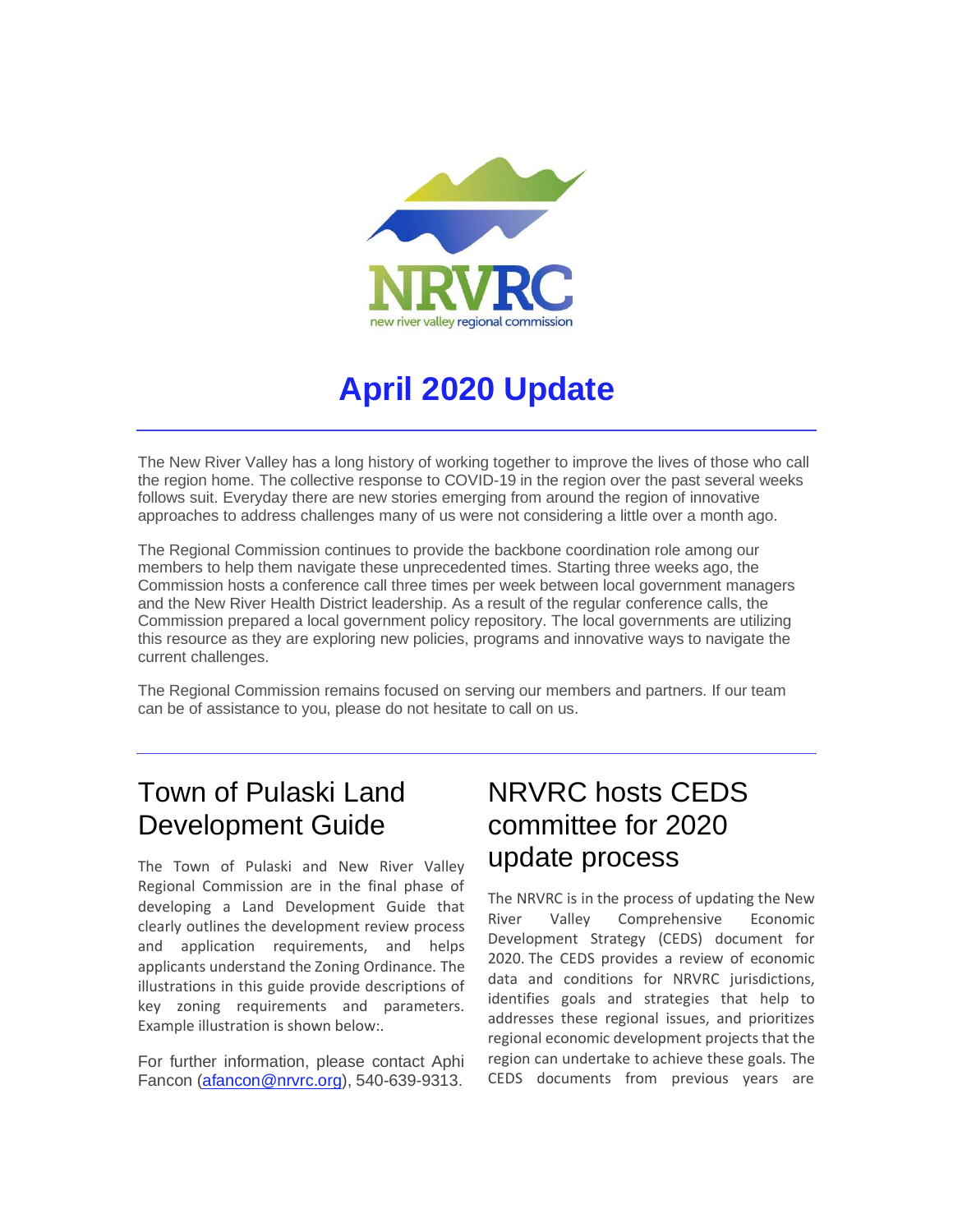

available on our website: [http://nrvrc.org/what](http://r20.rs6.net/tn.jsp?f=001ArYMfd3rf92NyNxTV8ItJu1vl_xoiB6X6TegW8pZwc7TPRM97SyYY36ZDkl9LzxdDxpu4_7s5Q7MtXWZMr1ioRrfuuYUxQUvwklmMGFTEeuKaq32f3-VwnZs0Yenz6v4SM6eiT2Hhk4LiIcf9jgnuU10fZ6nilwPCL-Vrv8cM4OJkGk9ar0elOYDlpoGARwKwjiEhYkBb3WXuPFb6t_FDoazL4A7qM1VbW_V__y4mNd0jSxUXdFL4Q==&c=9o8bVQ4r3wLNeLYHUGJWqF70AvKTXY1ey8fugUh4iphXLCB_CiL3Tw==&ch=y6h1sZOzCdSEaJxh6mY2FQrWrEA-Fbpzt4nPu8u65OFvPAtgG2o2qg==)[we-do/economic-development/comprehensive](http://r20.rs6.net/tn.jsp?f=001ArYMfd3rf92NyNxTV8ItJu1vl_xoiB6X6TegW8pZwc7TPRM97SyYY36ZDkl9LzxdDxpu4_7s5Q7MtXWZMr1ioRrfuuYUxQUvwklmMGFTEeuKaq32f3-VwnZs0Yenz6v4SM6eiT2Hhk4LiIcf9jgnuU10fZ6nilwPCL-Vrv8cM4OJkGk9ar0elOYDlpoGARwKwjiEhYkBb3WXuPFb6t_FDoazL4A7qM1VbW_V__y4mNd0jSxUXdFL4Q==&c=9o8bVQ4r3wLNeLYHUGJWqF70AvKTXY1ey8fugUh4iphXLCB_CiL3Tw==&ch=y6h1sZOzCdSEaJxh6mY2FQrWrEA-Fbpzt4nPu8u65OFvPAtgG2o2qg==)[economic-development-strategy/.](http://r20.rs6.net/tn.jsp?f=001ArYMfd3rf92NyNxTV8ItJu1vl_xoiB6X6TegW8pZwc7TPRM97SyYY36ZDkl9LzxdDxpu4_7s5Q7MtXWZMr1ioRrfuuYUxQUvwklmMGFTEeuKaq32f3-VwnZs0Yenz6v4SM6eiT2Hhk4LiIcf9jgnuU10fZ6nilwPCL-Vrv8cM4OJkGk9ar0elOYDlpoGARwKwjiEhYkBb3WXuPFb6t_FDoazL4A7qM1VbW_V__y4mNd0jSxUXdFL4Q==&c=9o8bVQ4r3wLNeLYHUGJWqF70AvKTXY1ey8fugUh4iphXLCB_CiL3Tw==&ch=y6h1sZOzCdSEaJxh6mY2FQrWrEA-Fbpzt4nPu8u65OFvPAtgG2o2qg==)

A key step in updating the CEDS each year is to reconvene the CEDS committee, a group of 25+ volunteers who represent organizations around the New River Valley. [Full Text...](http://r20.rs6.net/tn.jsp?f=001ArYMfd3rf92NyNxTV8ItJu1vl_xoiB6X6TegW8pZwc7TPRM97SyYYwW82bGyqNcxM5JHSaN6aDhOuJNA5eeX-F-H1rmMUYZcsuABmHH2Ljriz_FgsVqBNw0jQdUB8sa4-lencxpOV5UKfAYHFmwEuit4PolaL8gujt_Q9gSwOUinWRyigdLuMAFIownbGwiUWFYyU-j15ZDhOfyXT_fBgA==&c=9o8bVQ4r3wLNeLYHUGJWqF70AvKTXY1ey8fugUh4iphXLCB_CiL3Tw==&ch=y6h1sZOzCdSEaJxh6mY2FQrWrEA-Fbpzt4nPu8u65OFvPAtgG2o2qg==)

For further information,please contact Patrick O"Brien [\(pobrien@nrvrc.org\)](mailto:pobrien@nrvrc.org), 540-639-9313.

#### RIDE Solutions Bike Valet

**PULASKI** 

If you have cyclists coming to your event, you need bike valet. RIDE Solutions offers a bike valet setup for special events to community groups. This bicycle parking creates an opportunity for your organization to market to cyclists who may wish to ride their bike to your event instead of driving their car. With the dedication of 12x12 space, you can reduce the amount of car traffic and associated parking and offer a distinctive amenity to attendees. RIDE Solutions' staff will deliver the valet, assist with setup and takedown, and train volunteers, with on-call support during the event. The event organizer provides a secured location and volunteers to staff the valet stand for the event.

For further information, please contact Christy Straight [\(cstraight@nrvrc.org\)](mailto:cstraight@nrvrc.org) or James Jones [\(jjones@nrvrc.org\)](mailto:jjones@nrvrc.org), 540-639-9313.